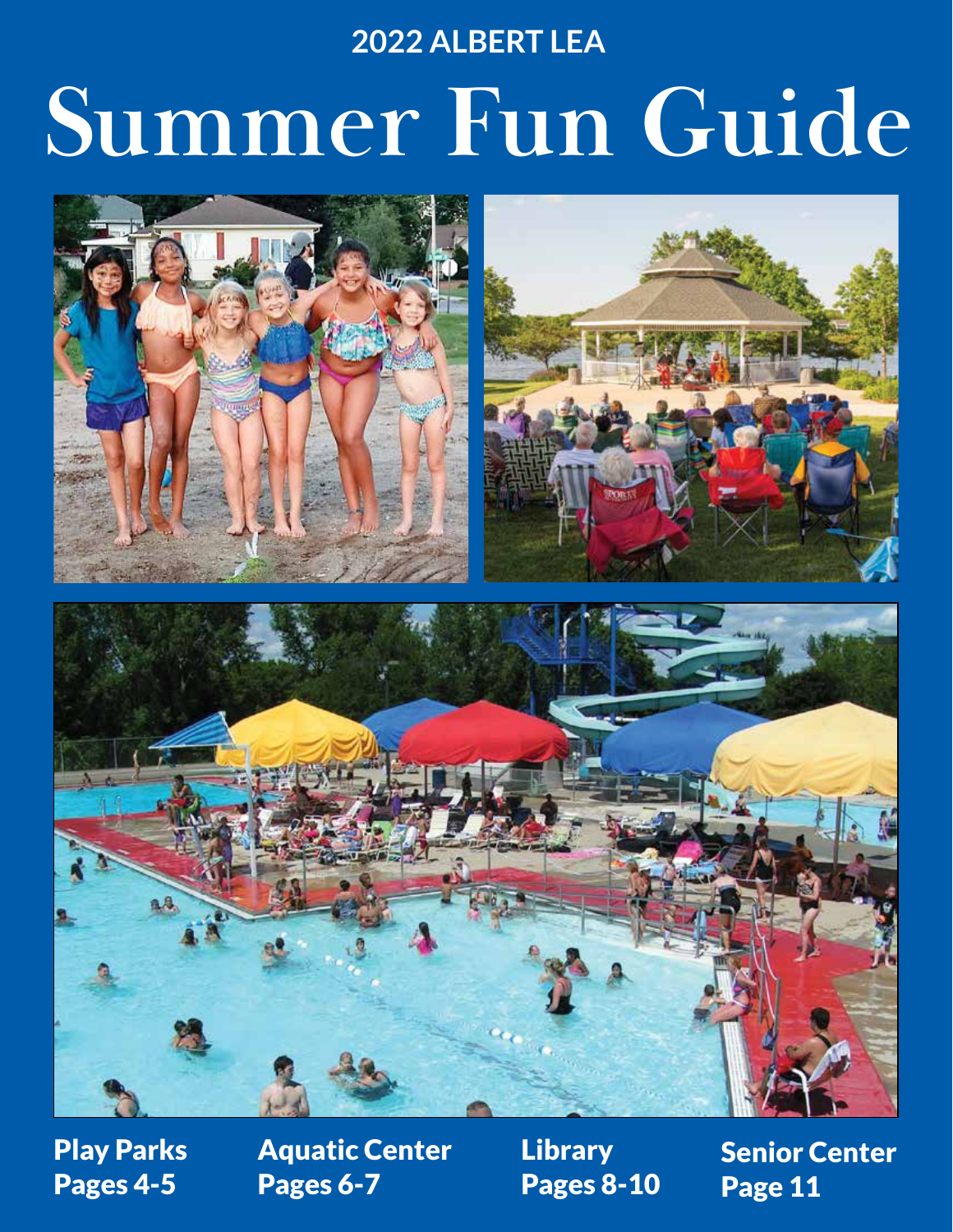# **Explore Our City**

### Albert Lea: First Blue Zones Community in the nation!

Residents, worksites, schools, grocery stores, healthcare and city government alike are focused on improving well-being for themselves and their neighbors. Together, we are lowering rates of obesity, smoking and chronic diseases to create a healthier, happier place to live, work and play.



Look for Blue Zones Project Albert Lea on Facebook!

#### Albert Lea Community Theatre to present "Willy Wonka"

ACT will present "Willy Wonka," a delicious musical based on the book, "Charlie and the Chocolate Factory," June 16-19 and June 22-26 at the Marion Ross Performing Arts Center, 147 N. Broadway. For more information about all ACT events, visit www.actonbroadway.com or call 1-877-730-3144 (toll-free).

#### Freeborn County Memory Café

This regular program offers a safe place for people with memory loss, and their caregivers, to enjoy activities together, share conversation, learn and feel connected.

- Second Monday of each month (June 13, July 11 and Aug. 8): 11 a.m. at the Albert Lea Senior Center, 1739 W. Main St.
- Second Thursday of each month (June 9, July 14 and Aug. 11): 2 p.m. at the Freeborn County Historical Museum, 1031 Bridge Ave.

#### Freeborn County Historical Society

Visit the Freeborn County Historical Museum, Library, and Village, 1031 Bridge Ave. For more information: www.fchmmn.org or 507-373-8003.

#### Albert Lea Art Center

Albert Lea Art Center, 101 S. Broadway Ave., will offer family activities during Wind Down Wednesdays June 22, July 20, and Aug. 10. All year long, the center offers exhibits by local artists and many unique items for sale including jewelry, paintings, metal yard art, and home décor. Open Tuesdays, Noon - 6 p.m.; Wednesdays, Thursdays, and Fridays, 10 a.m. - 4 p.m.; and Saturdays, 10 a.m. -1 p.m. Call 507-373-5665 for more info.



# Freeborn County Arts Initiative

The Freeborn County Arts Initiative, 224 S. Broadway, offers exhibits and programming. Visit their website for more information: www.fcai.us.

#### Call 2-2-1 for health and human services help

Need help finding a resource? United Way's 2-1-1 referral and information hotline is an easy to remember three digit number that families and individuals in Minnesota can call to obtain free and confidential information on health and human services. 2-1-1 call centers are staffed 24 hours a day, 7 days a week by trained Community Resource Specialists who quickly assess needs and refer callers to the help that they seek. All languages are available. In addition to general resources, the 2-1-1 team is a Minnesota based provider of the National Suicide Prevention Lifeline. For more information about 2-1-1 visit www.211unitedway.org.

#### Community Education

Community Education offers classes, a rock gym and kayaks, paddleboards and bikes to rent. Check out their programs at www.alschools.ce.eleyo.com.

#### SMART bus

Need a ride? Catch the SMART bus! Check out their routes and fares at www.smartbusmn.org, or call 1-855-SMART-B1 to arrange a ride.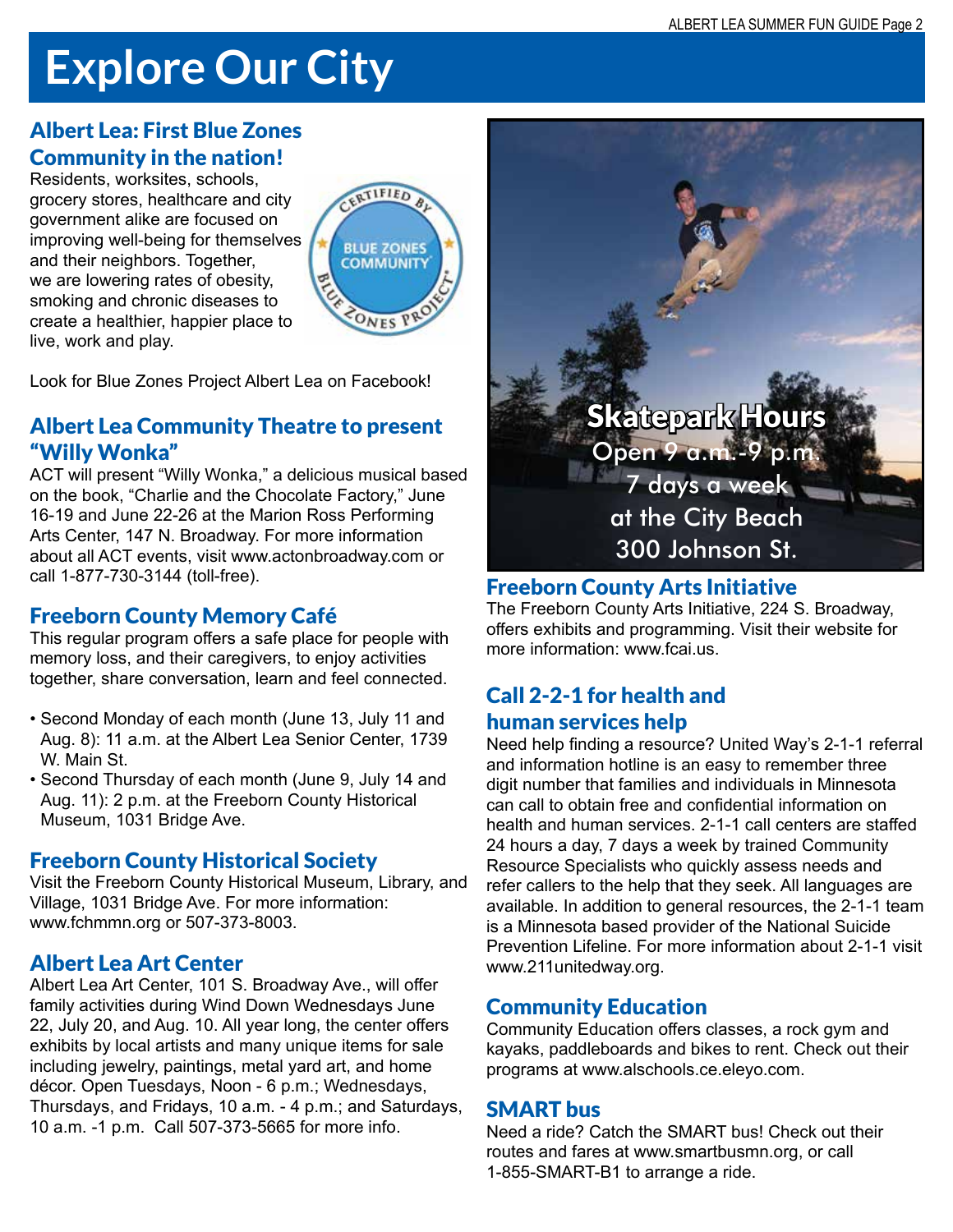# **City Recreation Information**

701 Lake Chapeau Dr. **507-377-4370**

Our 41 parks and recreation areas are ready for you to enjoy this summer! The City of Albert Lea Recreation Department and Public Library, along with our community partners, invite you to join us for entertainment, play, and relaxation!

A list of parks can be found on our website at www.cityofalbertlea.org/parks.

### Pavilion Rental Information

Looking for a place to gather for family reunions or birthday parties? The City rents facilities at Edgewater, Pioneer and Fountain Lake parks. Facilities must be rented for a minimum of 2 hours. Cancellations must be made 30 days prior to use to receive a refund. No refunds due to weather. Prices do not include sales tax. All parks and facilities are tobacco-free. Alcohol may only be served by a business with an on-sale liquor license who also holds a catering permit as an incidental part of food service.

For information on prices contact the Recreation Department at 507-377-4370 or reserve online at www.cityofalbertlea.org.

### Photo Policy

The City of Albert Lea may photograph participants in programs and special events, or people in parks or on park property, and use these images in City promotions. The media may also use images in their coverage of Albert Lea events, programs and facilities. The photos are not made available for commercial/private sector marketing and advertising, endorsement, trade or sales.

#### Questions and Volunteer Opportunities

Consider giving your time and talents through volunteering with the Albert Lea Recreation Department. For more information, individuals, businesses and social groups should contact Recreation Coordinator Dani Bakken, dbakken@ci.albertlea.mn.us or 507-377-4378.

# Inclusion Support

The Parks and Recreation Department will provide an atmosphere in which individuals with special needs can interact, play and socialize with their peers in an inclusive environment. We will do our best to assist with modifications and volunteer support to help make each experience successful.

#### Community Calendar

Look for events, festivals and things to do on our community calendar, www.cityofalbertlea.org/calendar.



**Family friendly activities Wednesdays during the Farmer's Market (near the splash pad) Follow Albert Lea Recreation on Facebook for more info**

#### Equipment Check Out

Did you know that you can check out basketballs, horseshoes and even bocce ball equipment at the Albert Lea Aquatic Center? Stop by with a photo ID (license/school) and pick up some equipment to use at the on-site basketball and bocce ball courts or the horseshoe pits at Frank Hall Park. There is no fee!



#### Equipment Rentals **Frank Hall Park:**

Canoes, kayaks, bikes, pickleball sets, and horseshoes

**N. Broadway parking lot:** Bikes

**Bancroft Bay Park:** Disc golf sets

Please go to www.ipaddleport.com to reserve your equipment ahead of time.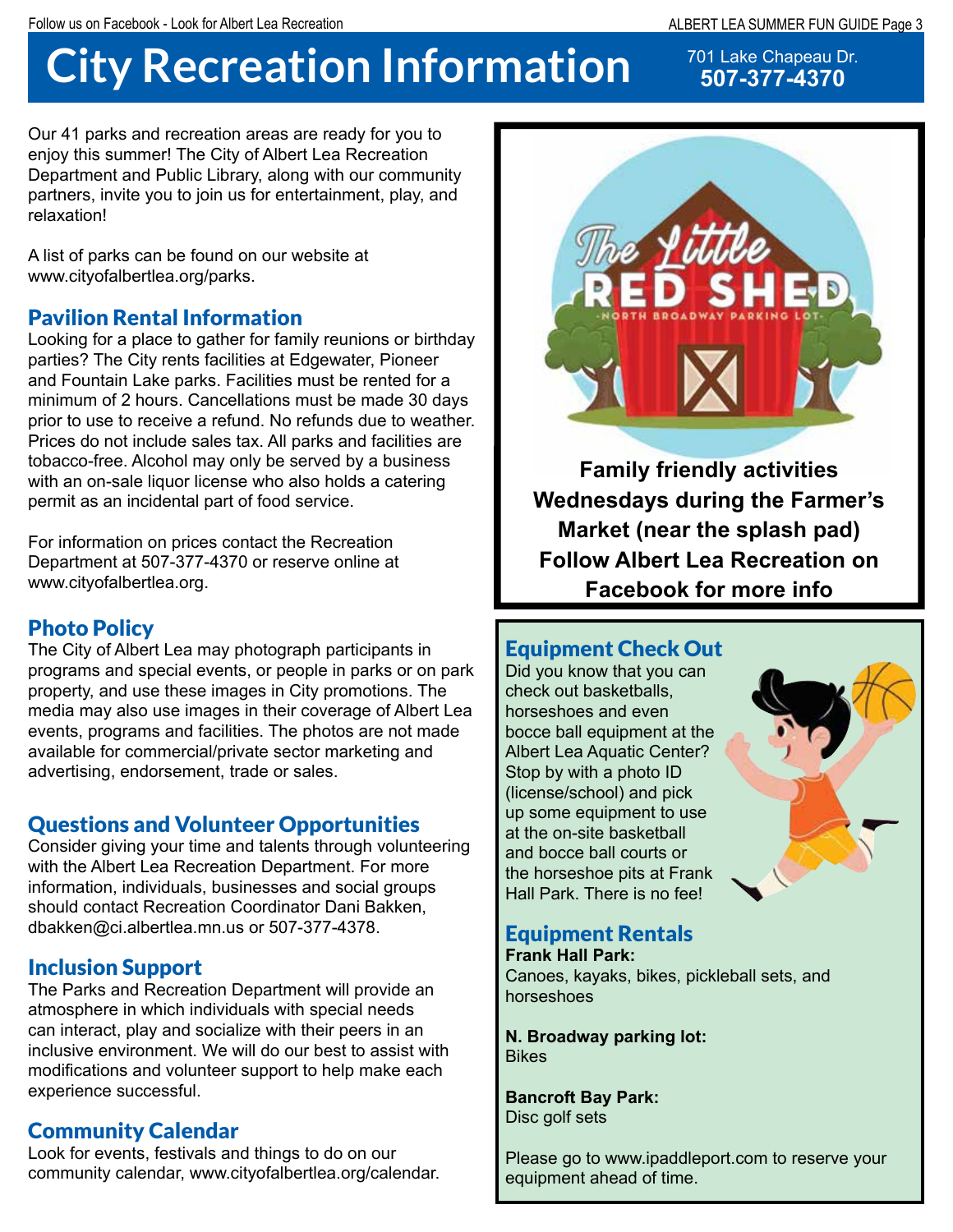Play Parks

**June 6 - July 29 • 9 a.m. - 4 p.m. Academy, Hawthorne, Lakeview & Valley Parks For ages 7 to 12**





Celebrate summer! Play parks will be open Monday - Thursday with two leaders at each to supervise and assist children and families in creating a fun and happy summer! Come play, make crafts and build new friendships. Parents are encouraged to stop by their neighborhood park and meet their park leaders.

Play park activities are free.

Please note: Play parks are subject to close due to inclement weather and extreme heat.

Schedule and park locations are subject to change due to staffing.

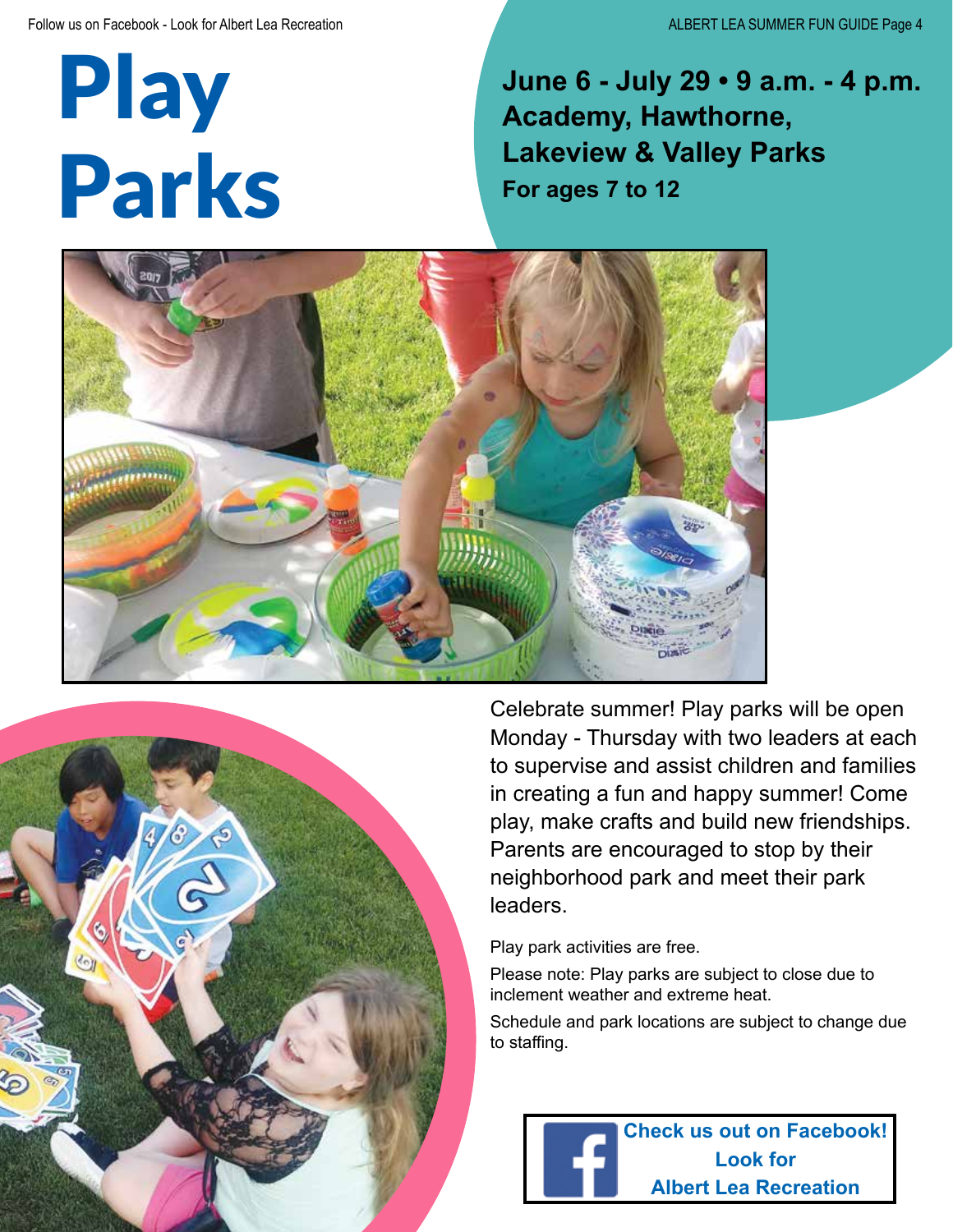# **Recreation Special Events - Free!**

# Play Park Open House

**Thursday, May 26 • 5 - 7 p.m. Academy, Hawthorne & Lakeview Parks** Play games, make crafts and meet the park leaders!

# Splash Bash

**Friday, June 10 • 3:30 - 6:30 p.m. Splash Pad on North Broadway**

Enjoy music, outdoor games, and of course the splash pad. Held during Eddie Cochran Weekend. Food will be available for purchase.

# Rec Around the Town

**June 14: Hawthorne Park June 21: Sondergaard Park**

**July 12: Lakeview Park**

**July 26: Hayek Park**

Join the YMCA Camp kids at 11 a.m. as they travel around to the different play park buildings. Each time they go to a different play park there will be a sponsored activity. A free lunch will be served at noon.

# Ice Skating & Field Day

#### **June 17 • Bus will start picking up kids at 11:30 a.m. and will return at 2:30 p.m.**

Buses will pick up kids at designated play parks and bring them to the City Arena for skating and fun. **Please note:** you do not need to ride the bus to participate in this activity. Please bring a lunch/beverage for your child and thick socks.

# Movie in the Park

**Friday, June 17 "Sing 2" Saturday, July 22 "Luca" Friday, Aug. 12 "Space Jam, A New Legacy" Edgewater Park Bandshell**

Join us at the Edgewater Park Bandshell for a movie in the park! Take a seat on a bench or bring your lawn chairs and blankets to relax and enjoy the show. Shows will start at dusk, around 8 p.m.

# Aquatic Center Trip

#### **June 28 & July 21 • Buses will start picking up kids at noon and will leave the Aquatic Center at 4 p.m. to return to parks**

Bus will pick up kids at designated play parks and bring them to the Aquatic Center and back again. **Please note:** You MUST ride the bus to participate in this activity. Please pack a lunch and beverage for your child. We will be eating at Frank Hall Park before the Aquatic Center opens. Bring a suit, towel, and money for snacks.

# H2Whoa!

**Thursday, June 30 4:30 - 7 p.m. Thursday, July 28 1 - 3:30 p.m. Wedgewood Park** 

Bring your suit and towel and slide down our huge slip-nslide. Parents, bring chairs and blankets to watch the fun!

# Kids Summer Carnival

#### **Wednesday, July 6 • 3 - 6 p.m., Troy-Hammer Park**

Enjoy an evening of art and other carnival games. Join the sidewalk chalk mural contest with prize give-a-ways (chalk provided). Decorate your mural anytime from 4 - 5:15 p.m. Judging will begin at 5:30 p.m. Entertainment will begin at 4:45 p.m. \*Park may change due to availability.

# Ice Cream Social at the Play Parks

**July 12: Lakeview Park July 13: Hawthorne Park July 14: Academy Park** Join us at the play parks at 1 p.m. for delicious ice cream, bouncy house and crafts.

#### Beach Luau

**Wednesday, July 20 • 6 p.m. - 9 p.m., City Beach** Enjoy games, a sandcastle contest, s'mores and DJ! Also, bring your suits to cool off in the lake. Lifeguards will be on duty from 6 - 8 p.m. Sandcastle judging will begin at 8 p.m.

# Safety Day 2022

#### **Tuesday, Aug. 9 • 4:30 - 6:30 p.m., Morin Park** A free community-building event to get to know your local support organizations.

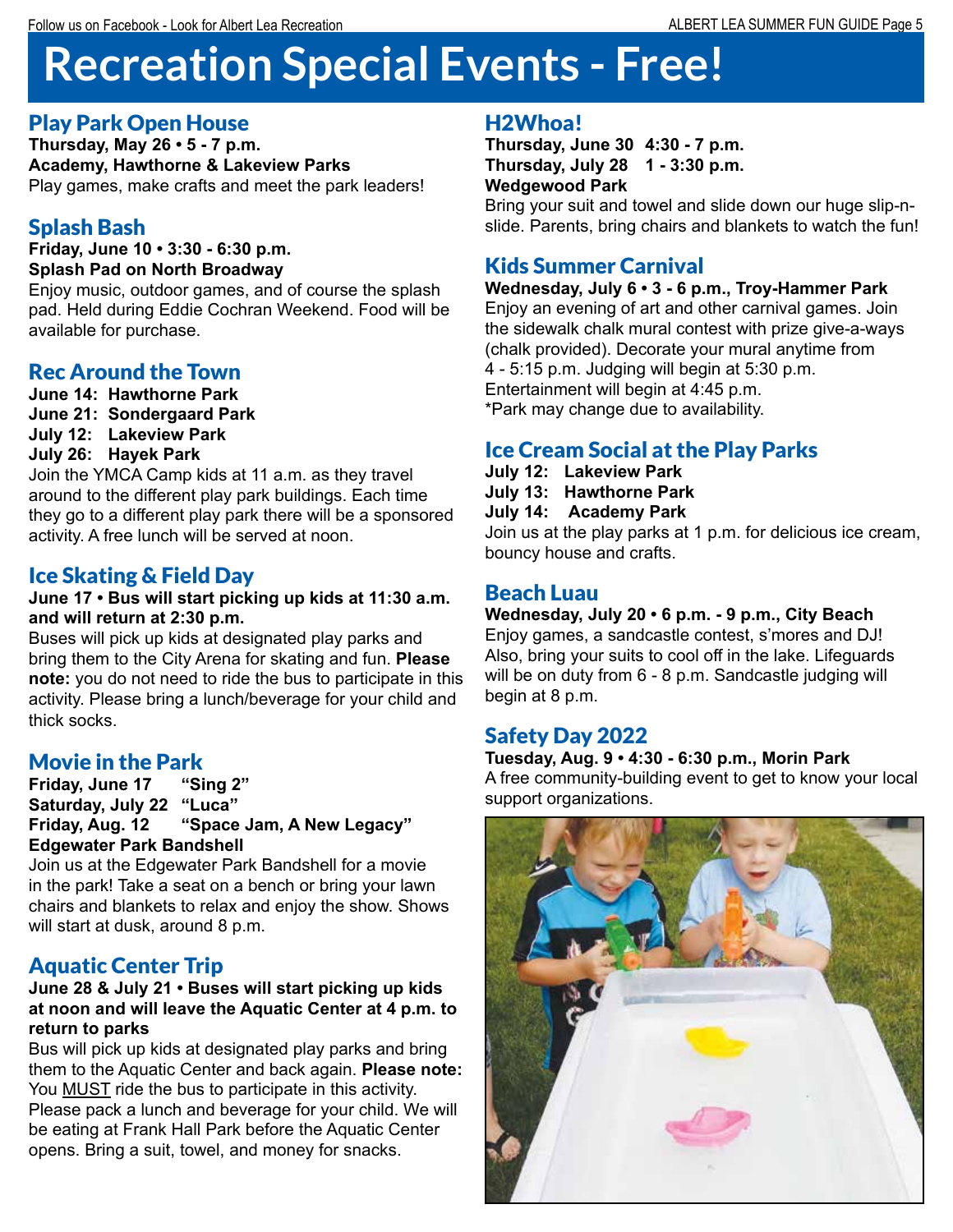ALBERT LEA SUMMER FUN GUIDE Page 6

# **Aquatic Center** Open June 4 - Aug. 14, 2022

**Monday-Friday Hours**

1-5 p.m. Daytime Swim 6:30-8 p.m. Nighttime Swim

#### **Saturday and Sunday Hours** 1-7 p.m.

**Daily Admission: Nighttime Admission:** No charge (2 and under)

\$4 (everyone) \$2 (3 and older) No charge (6 months and under) \$2 (non-swimmer)

#### **Season Passes:**

| Family Pass:                | \$120 + tax (4 family members living in               |
|-----------------------------|-------------------------------------------------------|
|                             | the same household)                                   |
|                             | \$20 + tax (for each additional family                |
|                             | member living in the same household)                  |
| Individual Pass: \$65 + tax |                                                       |
|                             | Caretaker Pass: \$35 + tax (must be babysitter/nanny/ |
|                             | Personal Care Attendant)                              |

All passes must be purchased online or at the Recreation office located at the City Arena, 701 Lake Chapeau Dr.

#### **No cash refunds due to weather or other unforeseen closing. Cash and credit cards only accepted at the Aquatic Center.**

#### Group Rentals

The Albert Lea Aquatic Center is available on a limited basis for group rentals of over 20 people. Fees include cost of supervision and lifeguards. For more information on pricing or to schedule a group, contact Dani Bakken, dbakken@ci.albertlea.mn.us or 507-377-4368; or check out our Group Rental form at www.cityofalbertlea.org and search under "Parks & Recreation/Aquatic Center."

321 James Ave. 507-373-3328

#### Birthday Party Package

Birthday Party Package (at least 1 adult supervisor must be present with the group) Up to 10 guests, plus 2 chaperones: \$35 Additional guests: \$3 per person

Birthday Party Package Includes:

- Admission
- An intercom birthday welcome to the birthday person
- Reserved space with 2 picnic tables for the birthday party group
- Option of bringing cake/cupcakes into the Aquatic Center (this is the only time outside food is allowed)



Nothing can replace close adult supervision when using the Aquatic Center. All children 6 years and under must be supervised by a paid adult swimmer. Supervisory adult must be within arm's reach of the child at all times.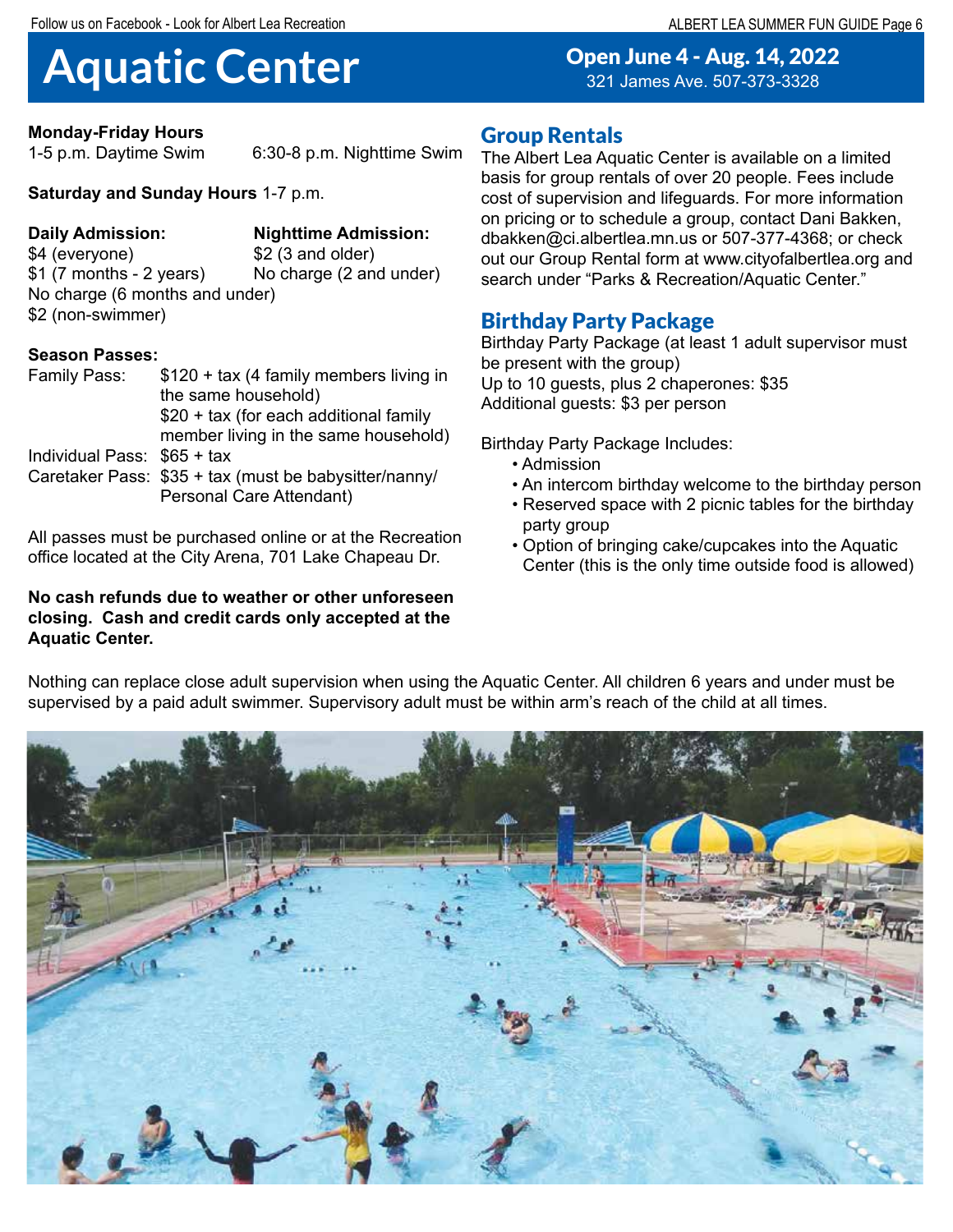# **Aquatic Center**

#### Swim Lessons

Registration for swimming lessons and purchasing of pool passes will begin on May 2 at 8 a.m.

To register, visit us:

- Online at www.cityofalbertlea.org
- Recreation Office, City Arena, 701 Lake Chapeau Dr., open 8 a.m.-5 p.m.
- Cash, checks and credit cards accepted

You may register for ONE session and must finish the session before registering for another. Level descriptions available online when you register.

#### **\$35/session in town - \$40/session out of town**

Session 1: June 13 - 24 Session 2: July 11 - 22 Session 3: July 25 - Aug. 5 (morning sessions)

#### **Aqua Tots, Levels 1, 2 and 3**

9:50-10:20 a.m. 10:25-10:55 a.m. 11:00-11:30 a.m. 5:15-5:45 p.m. 5:50-6:20 p.m.

**Levels 4, 5, 6** 9:50-10:30 a.m.  $10:35-11:15$  a.m. 5:15-5:55 p.m.

**Please register online at www.cityofalbertlea.org or at the City Arena. You CANNOT register at the Aquatic Center**

# Water Aerobics

**June 5 - Aug. 14 (some dates subject to change) Monday and Wednesday 7:30-8:30 a.m. Sunday and Wednesday 8-9 p.m. \$40 in town - \$45 out of town** Ages 14-Adult

In this fun class we will use noodles, aquatic gloves and barbell floaters. There will be NO class during Fair Week.

# Lap Swim

**Monday - Friday • 11:45 a.m. - 12:45 p.m. \$2 per person** Enjoy your lunch break in the cool, cool, water!

# DJ Pool Party

**July 26 • 6:30 - 8 p.m., Cost of admission** DJ Abrego live, prize drawings and games!



# Grandparents Day Every Monday

One free grandparent admission with one paid swimmer on Mondays throughout the summer.

# \$2 Tuesdays

Each person pays only \$2 to enter the Aquatic Center, with no charge for children 2 and under!

# Splash With Me

**Monday - Friday • 9:50 - 10:20 a.m., 5:50 - 6:20 p.m. Saturday - Sunday • 11:30 a.m. - 12:30 p.m. \$5 (includes 1 adult and 1 child)**

Ages 6 months -3 years

Come enjoy open play-time at the Kiddie Pool. An adult must accompany child in the water. Additional staff are available to assist those with special needs. Swim diapers are required. This is a drop-in style program.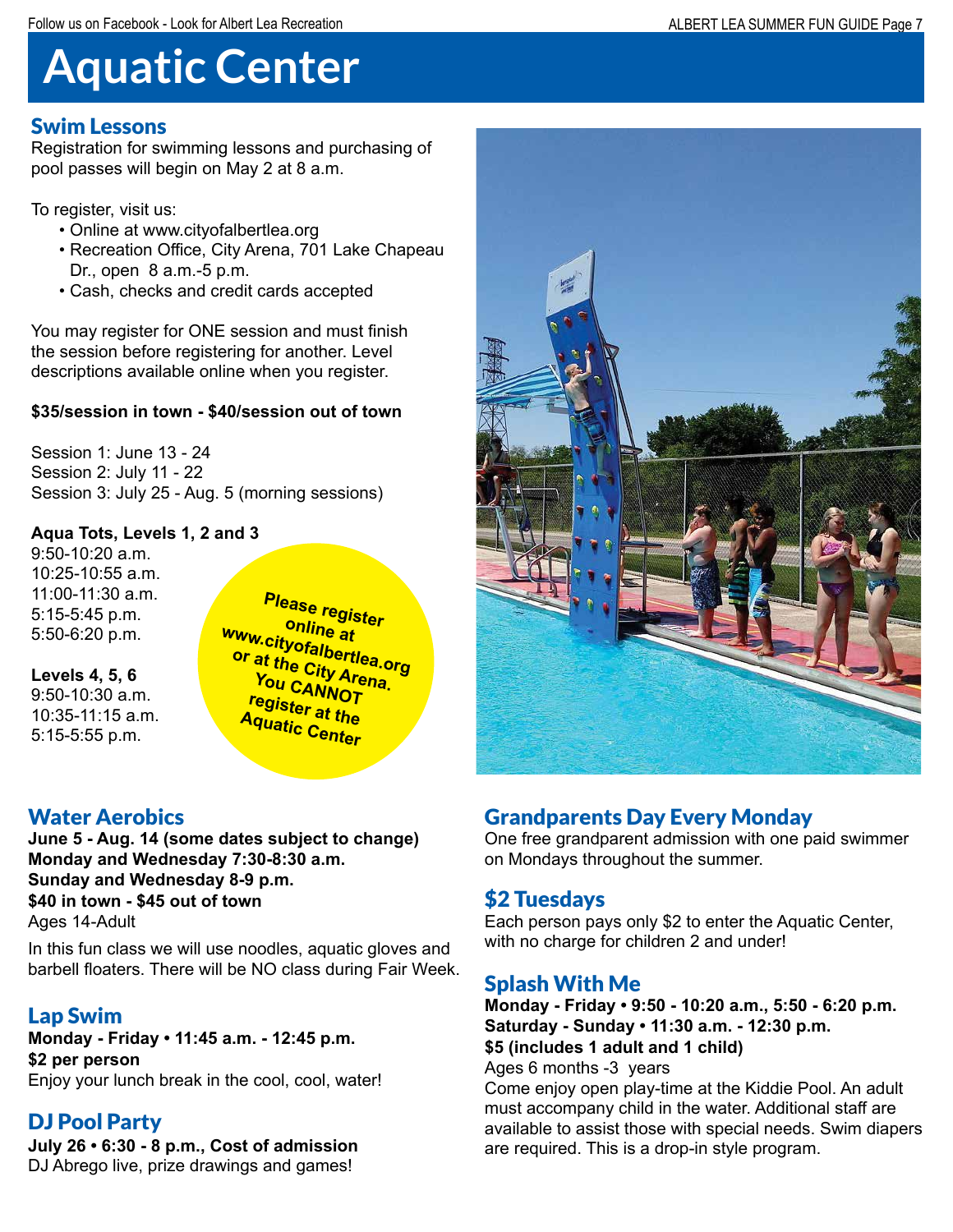



# Albert Lea Public Library Information

#### **June 6 - Aug. 17**

Children and teens are invited to join the Albert Lea Public Library, 211 E. Clark St., for Oceans of Possibilities, the 2022 Summer Reading Program. Read books and win prizes! Stop in the library or check out our website to register: www.alplonline.org. All programs are free of charge.



#### Storytime

#### **Mondays and Tuesdays, June 6 - July 19 • 10:30 a.m., Fountain Lake Park Gazebo**

Join us for stories, songs, and movement to support literacy development and learning in young children.

#### Nighttime Storytime

**Tuesdays, June 6 - July 19 • 6:30 p.m., Library** Come in your PJs for stories, songs and movement to support literacy development and learning in young children.

#### Music & Movement

#### **Thursdays, June 9 - July 21 • 10:30 a.m., Fountain Lake Park Gazebo**

Join us for music, dancing, singing, and stories to support literacy development and learning in young children.

\*In the case of inclement weather, Storytime and Music & Movement will be held at the library.

# Chione Event

#### **Tuesday, June 7 • 1:30 p.m., Library**

Join us for Story Time with Chione, featuring a brand new musical story based on Twin Cities author Ka Vang's "Shoua and the Northern Lights Dragon." Vang's short chapter book tells the story of Shoua, a Hmong-American girl who discovers her voice as she saves an injured dragon while camping in the north woods of Minnesota. Hear this story set to beautiful and evocative music composed by fellow Minnesotan Jocelyn Hagen! We'll also share the stories of each of our instruments and the ensemble we create - the wind quintet!

*This project is made possible with money from Minnesota's Arts and Cultural Heritage Fund and the people of Minnesota for Library Legacy activities.*

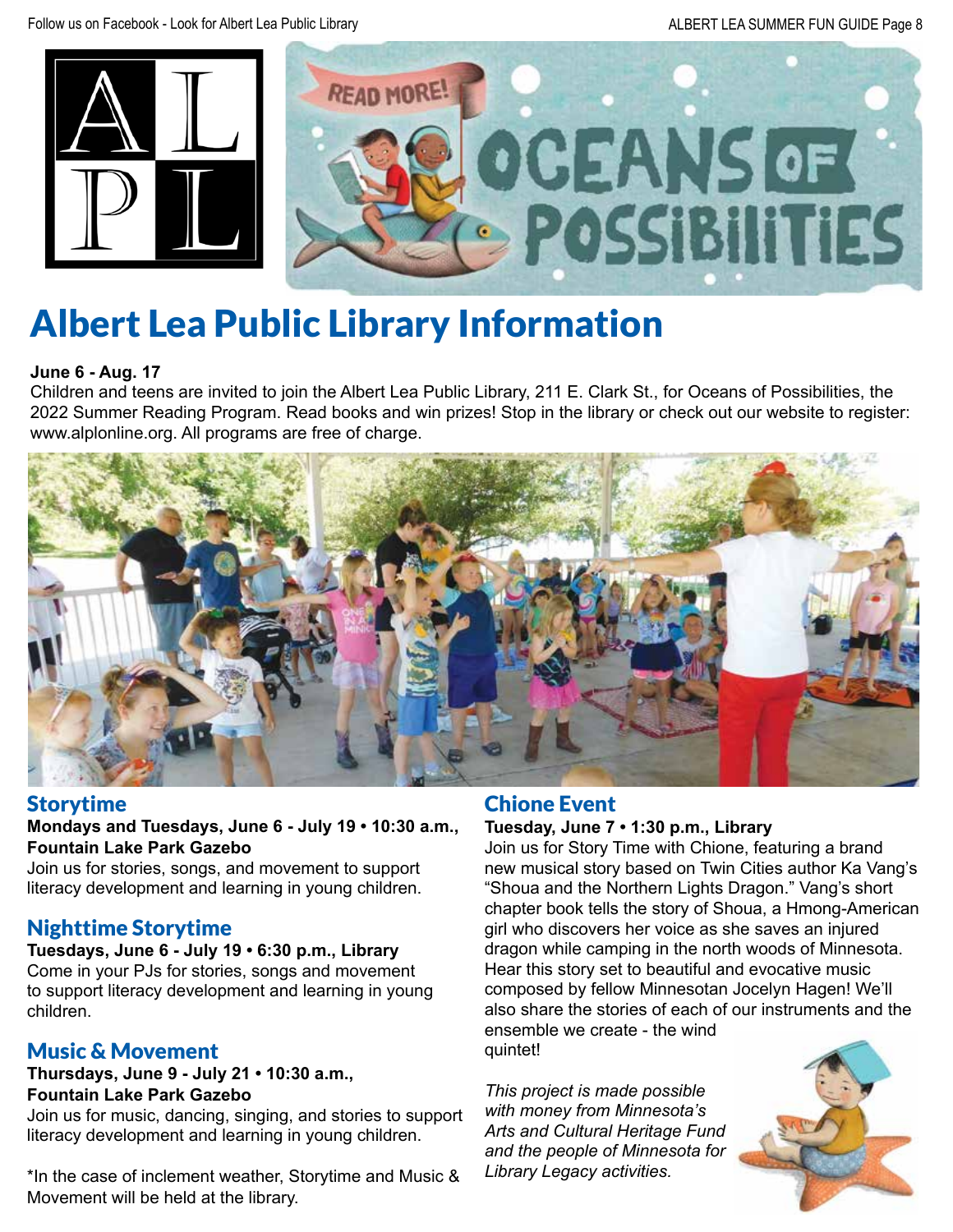# **Elementary School Aged Library Programs**

#### Salsa del Soul

**Thursday, May 26 • 2 & 3 p.m., Fountain Lake Park Gazebo**

Salsa del Soul performs various styles of dance music from the Spanish-speaking regions of the Caribbean, including Son, Son Montuno, Plena, Cha-cha-cha, Bachata, Timba and Salsa during this all-ages program. *This project is made possible with money from Minnesota's Arts and Cultural Heritage Fund and the people of Minnesota for Library Legacy activities.*

### BINGO

#### **Monday, June 6 • 2 p.m., Library**

Kids are invited to join us at the library for BINGO, where everyone's a winner. *Sponsored by the Friends of the Albert Lea Public Library.*

#### ZooMan

#### **Sunday, June 12 • 2 & 3 p.m., Library**

Join the ZooMan and his menagerie of reptiles and amphibians for a fun-filled show. *Sponsored by the Friends of the Albert Lea Public Library.*

### Writing Workshop for Kids

#### **Tuesday, June 21 • 3 p.m., Library**

Join author Nancy Loewen for a writing workshop for kids in grades 4-6. Registration is required. *Sponsored by the Friends of the Albert Lea Public Library.*

#### Greg the Great

#### **Thursday, June 30 • 2 & 3 p.m., Fountain Lake Park Gazebo**

Come to the Fountain Lake Park Gazebo for an entertaining and educational magic show by Greg the Great. *Sponsored by the Friends of the Albert Lea Public Library.*

#### Magic from Jim Jayes

#### **Sunday, July 10 • 2 & 3 p.m., Library**

Join us for a performance by Jim Jayes, featuring magic, puppets and comedy. *Sponsored by the Friends of the Albert Lea Public Library.*

#### Radical Reptile Adventures with the Rad Zoo

#### **Sunday, July 17 • 2 & 3 p.m., Library**

Join the RAD (reptile and amphibian discovery) Zoo for radical reptile adventures! See and learn about turtles, lizards, snakes and alligators. *This project is made possible with money from Minnesota's Arts and Cultural Heritage Fund and the people of Minnesota for Library Legacy activities.*



### Intro to Book Pals

**Thursday, June 9 and July 14 • 2 p.m., Library** Kids in grades 1 and 2 are invited to join the Albert Lea Public Library for an introduction to Book Pals, a book club just for kids. Each month, kids will read, discuss and participate in activities related to a different story. Registration is required.

#### Book Pals - Grades 3 & 4

#### **Wednesdays, June 15 - July 20 • 2 p.m., Library**

Kids in grades 3 & 4 are invited to join the library for Book Pals, a book club just for kids. This summer, kids will read "The Incredible Journey" by Sheila Burnford and participate in activities related to the story. Registration is required.

#### Book Pals - Grades 5-7

#### **Mondays, June 13 - July 18 • 2 p.m., Library**

Kids in grades 5-7 are invited to join the library for Book Pals, a book club just for kids. This summer, kids will read "The Giver" by Lois Lowry and participate in activities related to the story. Registration is required.

#### STREAM Activities

#### **Tuesdays June 14 - July 19 • 2 p.m., Library**

The library will have science or art activities set up for kids to participate in every Tuesday at 2 p.m. The activities will alternate every week and provide kids with a fun, handson learning experience.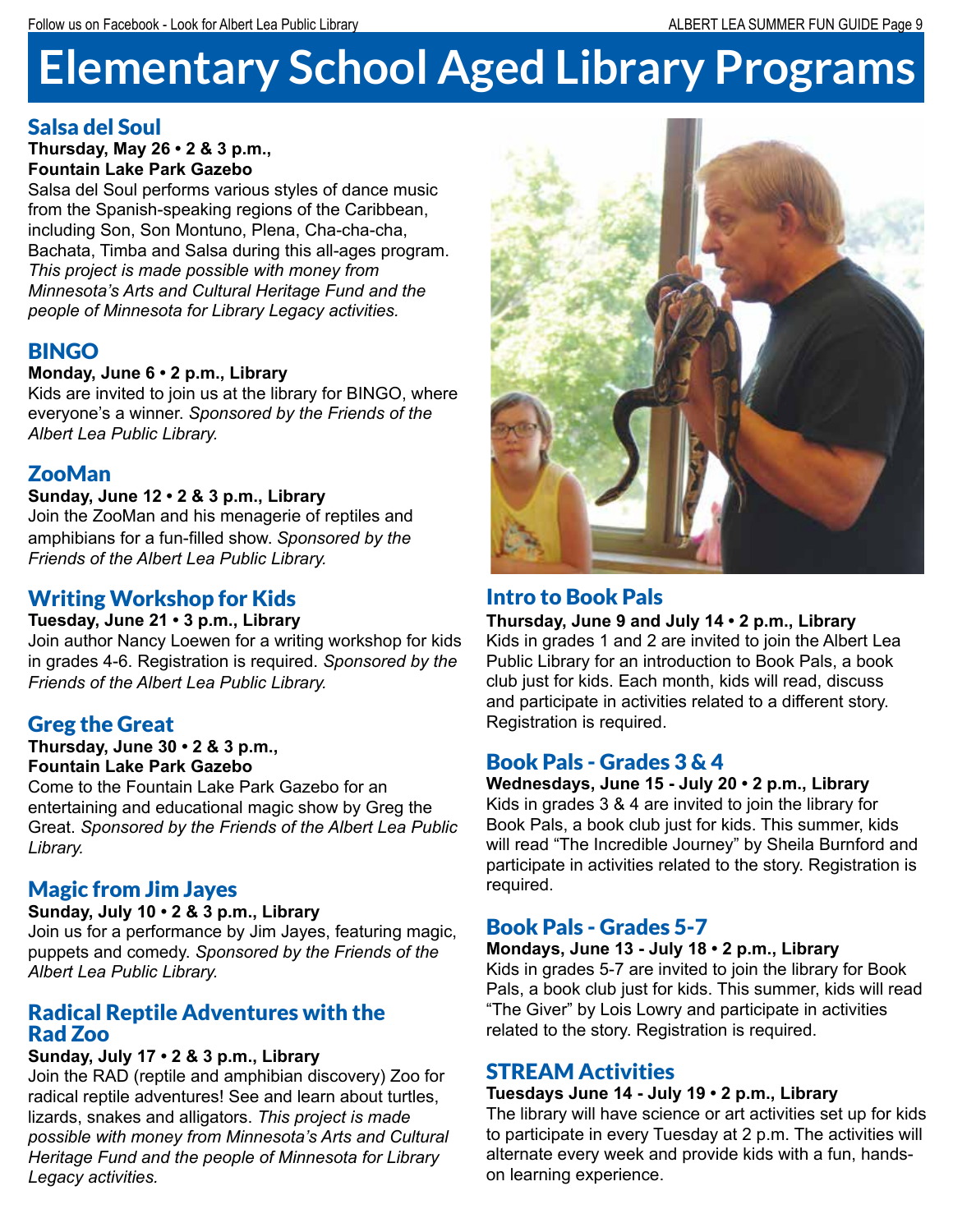# **Adult Library Programs**

#### Needles, Pins & More

**First Thursday of the Month • 10 a.m., Library** Bring your current small craft project (knitting, crochet,

needlepoint, etc.) and work on it with others in the community in a supportive environment. All levels of crafters are welcome.

#### Fountain Lake Readers Book Club

**Second Thursday of the Month • 10 a.m., Library** The Fountain Lake Readers Book Club meets monthly to discuss a broad range of fiction book titles. Copies of the book for each month are available at the library.

#### Minnesota Author Tour: Allen Eskens

**Tuesday, May 24 • 6 p.m., St. John's on Fountain Lake** 

Allen Eskens is the bestselling author of seven novels. A recipient of the Barry Award, Minnesota Book Award, Rosebud Award, and a finalist for the Edgar Award, his most recent novel, "The Stolen Hours," is a 2022 MN Book Awards Finalist. *This project is made possible with money from Minnesota's Arts and Cultural Heritage Fund and the people of Minnesota for Library Legacy activities.*



# Adult Craft Night

**Tuesday, June 14 Clothespin Art Tuesday, July 12 Rock Painting 6 p.m., Library**

Join us for a night of fun and creativity at the library. Each month, participants will complete a different craft. All supplies will be provided. Registration is required.

# Adult Writing Workshop

#### **Tuesday, June 21 • 6 p.m., Library**

Author Nancy Loewen will present a writing workshop for adults titled "A Method to the Madness: Writing Exercises that Surprise, Inspire, and Affirm."

This class welcomes all adults - whether you're new to writing or you already have a preferred genre. Attendees will explore ways to boost creativity, write vividly, and validate their writing selves. Sharing work is optional. Join us for this no-pressure class and take the next step on your writing journey! Registration is required. *Sponsored by the Friends of the Albert Lea Public Library.*

**To register for a program, stop by the library, register online at www.alplonline.org, or call 507-377-4350. All programs are free of charge**

# Minnesota Author Tour: Brian Freeman

# **Wednesday, June 8 • 6 p.m. St. John's on Fountain Lake**

SELCO's Minnesota Author Tour presents Brian Freeman! Freeman writes psychological thrillers that have been sold in 46 countries and 22 languages. He has won Best Hardcover Novel in the annual Thriller Awards, and his novel, "The Deep, Deep Snow" was a finalist for the Edgar Award.

*This project is made possible with money from Minnesota's Arts and Cultural Heritage Fund and the people of Minnesota for Library Legacy activities.*

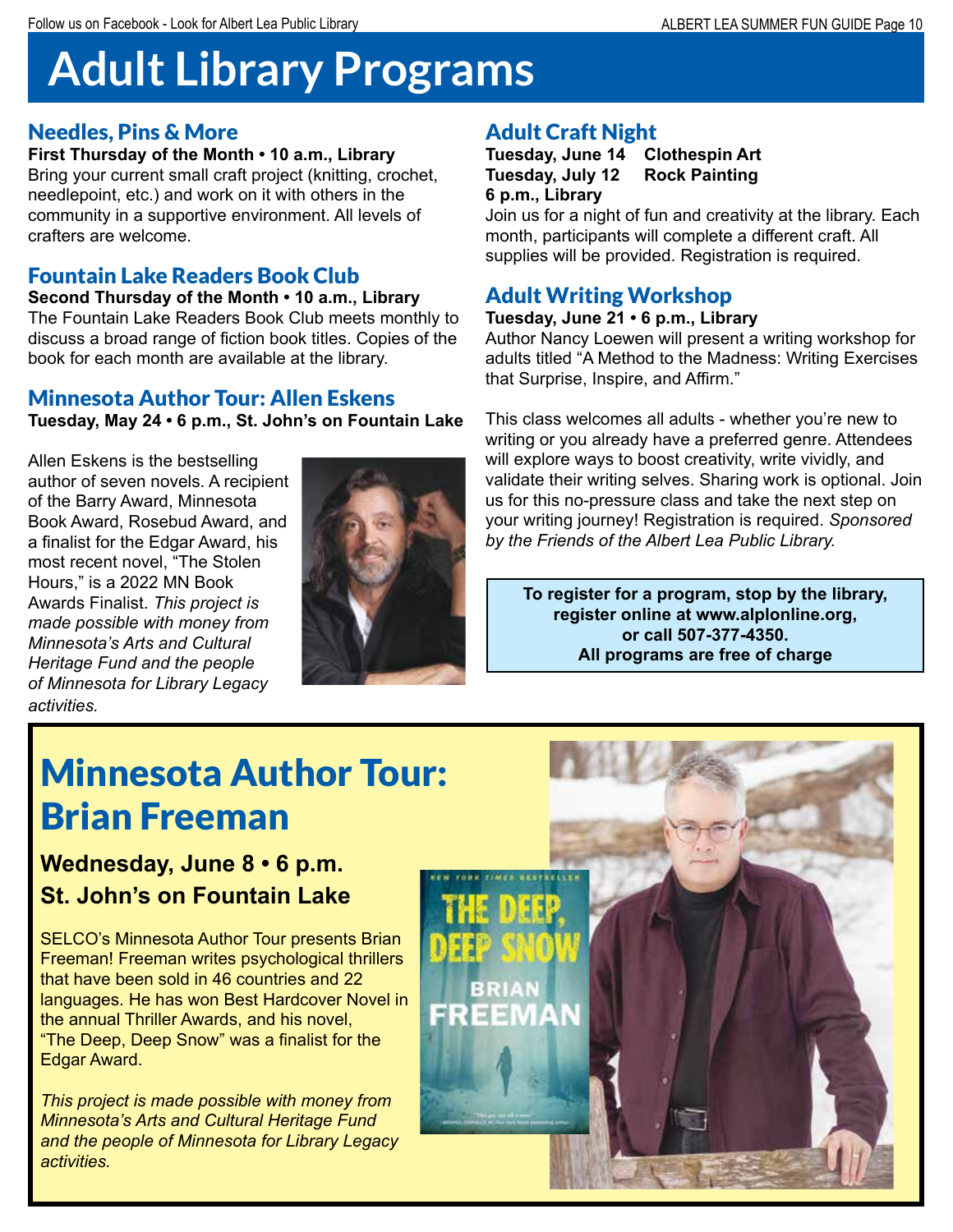# **Albert Lea Senior Center**

#### **Skyline Plaza, 1739 W. Main St. • 507-373-0704 Open Monday - Thursday, 8:30 a.m. - 4 p.m., Friday, 8:30 a.m. - noon**

The mission of the Senior Center is to coordinate and provide programs and services to enrich the lives and health of our seniors through educational, social and recreational activities.



# Membership

There is still time to get your Senior Center Membership for 2022! The cost for the membership is \$30 and is available to anyone 55 and older. Feel free to call the Senior Center with any questions.

# Weekly Programing

| Monday    | 9 a.m. Cribbage & Coffee<br>10:45 a.m. Building Bones<br>1 p.m. BINGO<br>3 p.m. Skip-Bo                                                    |
|-----------|--------------------------------------------------------------------------------------------------------------------------------------------|
| Tuesday   | 9 a.m. Aerobics<br>10 a.m. SAIL<br>11:15 a.m. Quilting<br>12:30 p.m. 500<br>1 p.m. Crafts<br>2:30 p.m. Pfeffer                             |
| Wednesday | 9 a.m. Cribbage & Coffee<br>1 p.m. BINGO<br>3 p.m. Skip-Bo                                                                                 |
| Thursday  | 9 a.m. Aerobics<br>9 a.m. TOPS<br>10:45 a.m. Building Bones<br>11:15 a.m. Quilting<br>12:30 p.m. 500<br>1 p.m. Crafts<br>2:30 p.m. Pfeffer |
| Friday    | 9 a.m. SAIL<br>Center closes at noon                                                                                                       |

### Monthly Birthday Party

Join us for our Monthly Birthday Parties. We celebrate YOU on the second Monday of each month.

#### Seniors United in Service

Join us the fourth Wednesday of the month at 10 a.m. as we volunteer with United Way. Potential activities include sorting donations, preparing mailings or assembling hygiene kids. These service projects benefit the United Way and partner programs throughout Freeborn County.

#### Spring BBQ

#### **Monday, May 23 • 11 a.m. \$3 for Senior Center members, \$5 for non-members**

Nothing beats the smell of grilled food on a warm day. Join us for hotdogs, Mrs. Gerry's potato salad, chips and dessert. Includes your choice of beverage. Register at the Senior Center by Friday, May 13.

# Day Trips

Gather your friends and don't worry about driving with a coach bus providing transportation. Register at the Recreation Office at the City Arena or at the Senior Center! Watch Facebook and the newsletter for trips to be added!

#### Casino Day Trips

#### **Participants must be 18 years and older to go on the Casino Trips**

Minimum 25 participants to hold trip. Maximum 55. Cost per trip: \$30 for Senior Center members and \$35 for nonmembers. Bus departs at 8 a.m.

May 18 and July 20: Mystic Lake Casino

- You will receive a coupon for \$15 Mystic Cash and a \$4 food voucher
- RSVP by May 10, July 12

June 21 and Aug. 24: Treasure Island

- Each participant will receive a \$3 food coupon and \$15 in Slot Play
- RSVP by June 13, Aug. 16

#### Jimmy Buffett's "Escape to Margaritaville" **Old Log Theatre on July 28**

Get ready for this heart-warming, hilarious musicalcomedy featuring both original songs and the most loved Jimmy Buffett classics.

- Cost: \$73 for Senior Center members/ \$78 for nonmembers (cost includes bus, lunch choice of beef, chicken or vegetarian pasta, and the play)
- Bus will depart Senior Center at 10 a.m. Register by June 29 with food choice